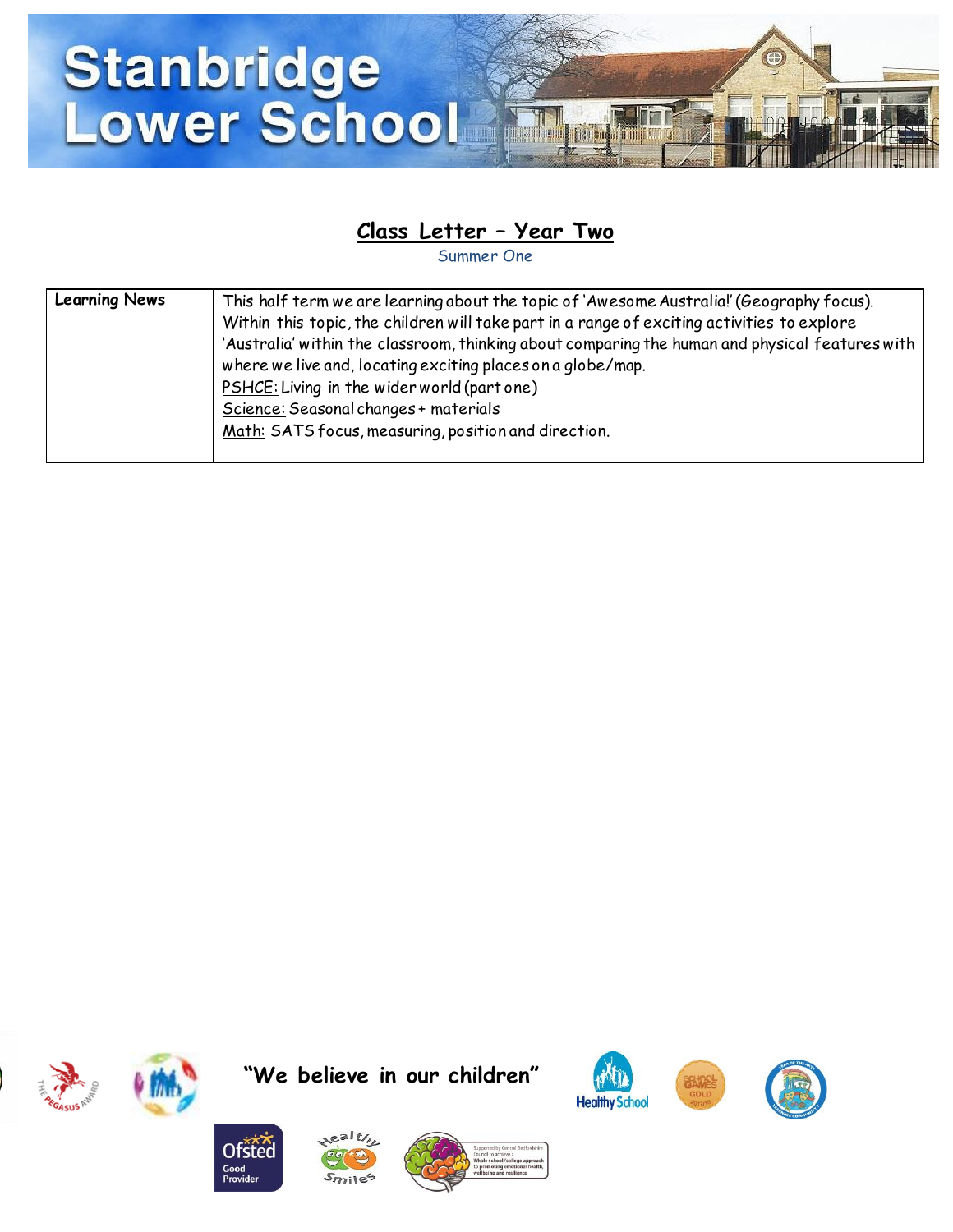|                   | Focus spelling rules                                                                                                                                                                             | Common exception words                       |
|-------------------|--------------------------------------------------------------------------------------------------------------------------------------------------------------------------------------------------|----------------------------------------------|
| <b>Week One</b>   | Review compound words<br>Review adding the prefix -<br>un                                                                                                                                        | Review all year 2 common exception<br>words. |
| <b>Week Two</b>   | Teach adding -ed, -ing, -er<br>and -est to words that end<br>in e                                                                                                                                | Review all year 2 common exception<br>words. |
| <b>Week Three</b> | Teach adding -y to words<br>ending in e<br>Teach adding -ed, -er and -<br>est to words ending in y                                                                                               | Review all year 2 common exception<br>words. |
| <b>Week Four</b>  | Teach adding the suffix-ly<br>with no change to the root<br>word<br>Teach adding the suffix-ly<br>to words ending in y<br>Teach adding the prefix -<br>un to words with suffixes                 | Review all year 2 common exception<br>words. |
| <b>Week Five</b>  | Review the /k/ sound spelt<br>$\qquad \qquad \blacksquare$<br>Review the /w/ sound spelt<br>/wh/ at the beginning of<br>words<br>Review the /f/ sound spelt<br>/ph/ at the beginning of<br>words | Review all year 2 common exception<br>words. |
| Week Six          | Teach the /n/ sound spelt<br>/kn/ or /gn/<br>Teach the /r/ sound spelt<br>/wr/                                                                                                                   | Review all year 2 common exception<br>words. |



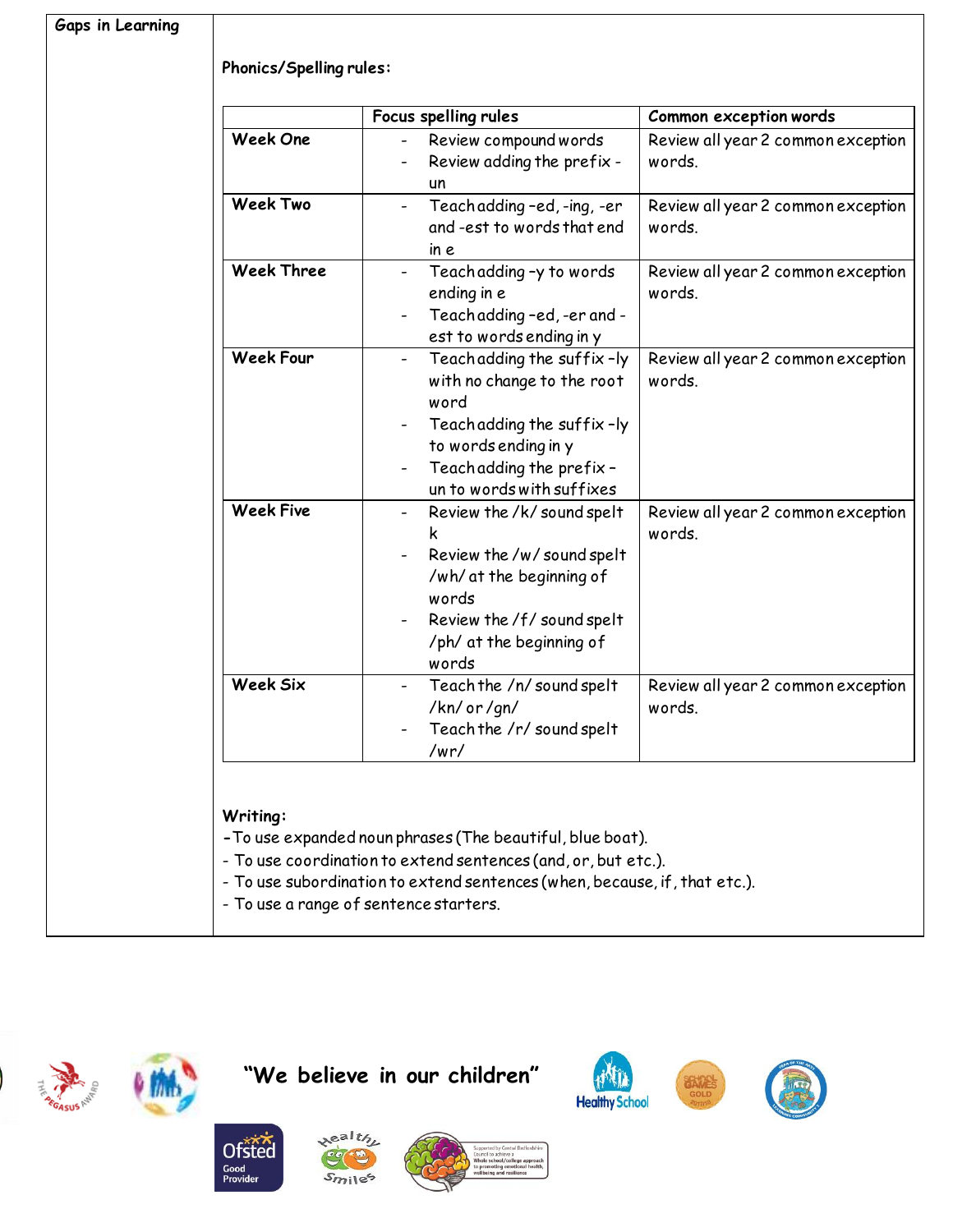| Pupil(s) can write a simple, coherent narrative about their own and others'<br>experiences (real and fictional), after discussion with the teacher:                                                                                                                                                                                 |                                                                                                                                                                                                                                                                                                                                             |  |
|-------------------------------------------------------------------------------------------------------------------------------------------------------------------------------------------------------------------------------------------------------------------------------------------------------------------------------------|---------------------------------------------------------------------------------------------------------------------------------------------------------------------------------------------------------------------------------------------------------------------------------------------------------------------------------------------|--|
| writing about real events, recording these simply and clearly                                                                                                                                                                                                                                                                       |                                                                                                                                                                                                                                                                                                                                             |  |
| demarcating most sentences with:                                                                                                                                                                                                                                                                                                    | capital letters and full stops                                                                                                                                                                                                                                                                                                              |  |
| and with use of:                                                                                                                                                                                                                                                                                                                    | question marks.                                                                                                                                                                                                                                                                                                                             |  |
| using present and past tense mostly correctly and consistently                                                                                                                                                                                                                                                                      |                                                                                                                                                                                                                                                                                                                                             |  |
| using co-ordination (or / and / but)                                                                                                                                                                                                                                                                                                |                                                                                                                                                                                                                                                                                                                                             |  |
| using some subordination (when / if / that / because)                                                                                                                                                                                                                                                                               |                                                                                                                                                                                                                                                                                                                                             |  |
| segmenting spoken words into phonemes and representing these by graphemes,<br>spelling many of these words correctly and making phonically-plausible attempts<br>at others                                                                                                                                                          |                                                                                                                                                                                                                                                                                                                                             |  |
| spelling many KS1 common exception words*                                                                                                                                                                                                                                                                                           |                                                                                                                                                                                                                                                                                                                                             |  |
| writing capital letters and digits of the correct size, orientation and relationship<br>to one another and to lower-case letters                                                                                                                                                                                                    |                                                                                                                                                                                                                                                                                                                                             |  |
| using spacing between words that reflects the size of the letters                                                                                                                                                                                                                                                                   |                                                                                                                                                                                                                                                                                                                                             |  |
| Number and place value:<br>Using place value and number facts to solve problems (on-going).<br>Recognising and using number bonds to 10, 20 and 100 (on-going).<br>Addition and Subtraction:<br>written methods (on-going).<br>related facts to 100 (on-going).<br>check their answers and to solve a range of problems (on-going). | Solving problems using addition and subtraction: Using concrete objects and<br>pictorial representations by applying their increasing knowledge of mental and<br>Recalling and using addition and subtraction facts to 20 fluently and deriving/using<br>Recognising and using the inverse relationship between addition and subtraction to |  |
| <b>Multiplication and Division:</b><br>repeated addition, mental methods and number facts (on-going).                                                                                                                                                                                                                               | Solving problems involving multiplication and division using materials, arrays,                                                                                                                                                                                                                                                             |  |
| Fractions:                                                                                                                                                                                                                                                                                                                          |                                                                                                                                                                                                                                                                                                                                             |  |
|                                                                                                                                                                                                                                                                                                                                     | Interpret simple pictograms, tally charts, block diagrams and tables (on-going).                                                                                                                                                                                                                                                            |  |
| category and sorting the categories by quantity (on-going).                                                                                                                                                                                                                                                                         | To ask and answer simple questions by counting the number of objects in each                                                                                                                                                                                                                                                                |  |
| go ing).                                                                                                                                                                                                                                                                                                                            | To ask-and-answer questions about totalling and comparing categorical data (on-                                                                                                                                                                                                                                                             |  |
| Additional areas:                                                                                                                                                                                                                                                                                                                   |                                                                                                                                                                                                                                                                                                                                             |  |
| To recognise equivalent fractions e.g. $\frac{1}{2}$ is the same as 2/4.                                                                                                                                                                                                                                                            |                                                                                                                                                                                                                                                                                                                                             |  |
| "We believe in our children"                                                                                                                                                                                                                                                                                                        | <b>Healthy School</b>                                                                                                                                                                                                                                                                                                                       |  |